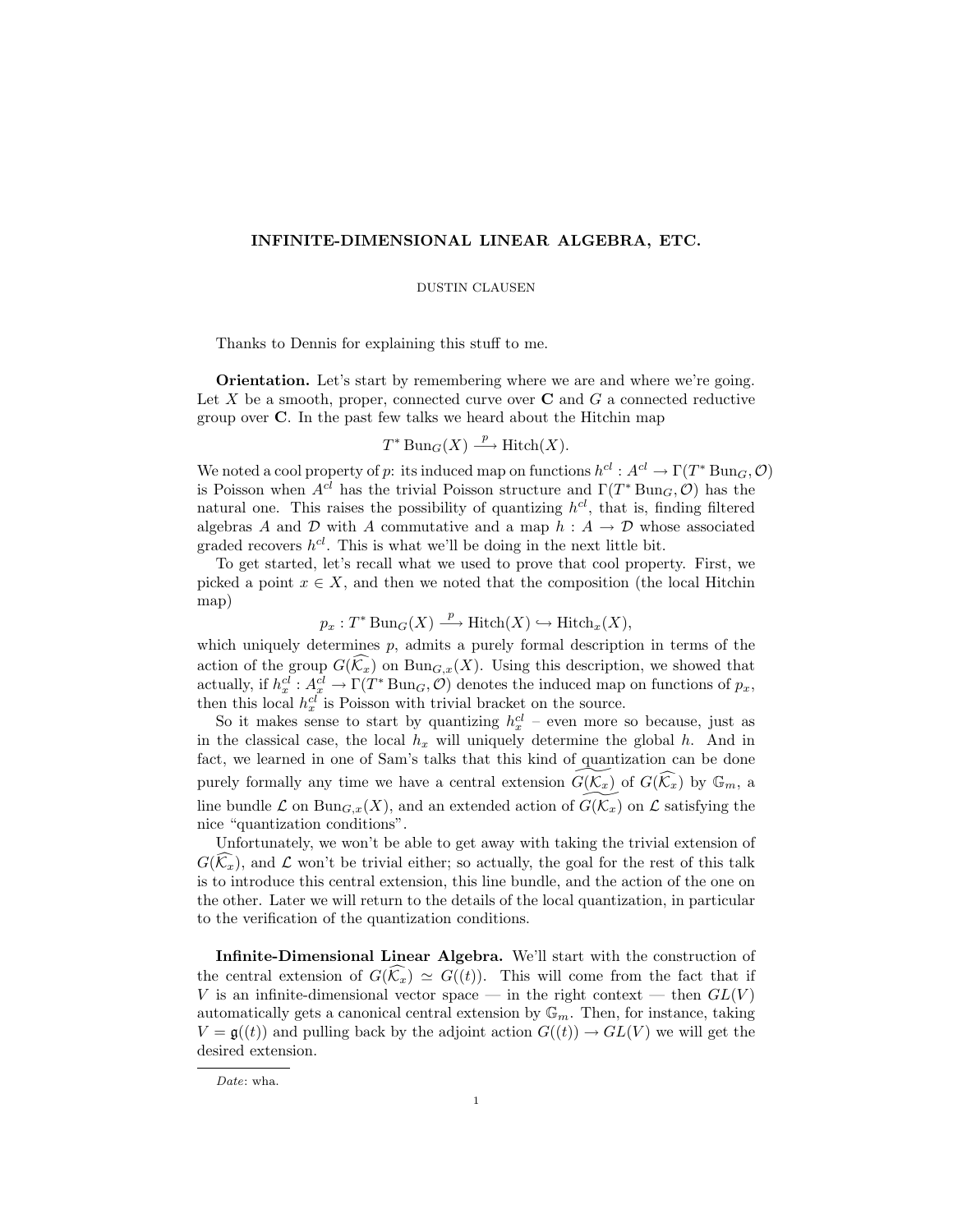To explain this picture, we need to introduce the right category of infinitedimensional vector spaces for V to live in, and be able to construct  $GL(V)$  at least as a group sheaf on  $Aff_{\bf C}^{fppf}$ .

The right category will be that of *locally linearly compact vector spaces*, also known as Tate vector spaces. Here is the definition:

**Definition 1.** A locally linearly compact vector space over a field k is a vector space V over k together with a nonempty family  $\mathcal{G}$ r of vector subspaces  $L \subseteq V$ , called lattices, satisfying the following conditions:

- (1)  $\mathcal{G}r$  filters down to 0 and up to V;
- (2) Any  $L_1$  and  $L_2$  in  $\mathcal{G}r$  are commensurable;
- (3) Gr is closed under sandwiches;
- (4) *V* is complete: the natural map  $V \to \lim_{\substack{L \in \mathcal{G}_r}} V/L$  is an isomorphism.

The third property isn't essential: we can always pass to the sandwich closure.

Example 1. If V is any vector space, we can take  $\mathcal{G}r$  to be the family of its finitedimensional subspaces. This kind of example is called discrete. Equivalently, V is discrete if and only if  $0 \in \mathcal{G}_r$ .

*Example 2.* If  $\{V_i\}_{i\in I}$  is any pro-system of finite-dimensional vector spaces, we can let  $V$  be its inverse limit and call a lattice anything containing the kernel of a projection  $V \to V_i$ . This kind of example is called *linearly compact*. Equivalently, V is linearly compact if and only if  $V \in \mathcal{G}_r$ .

Example 3. There is only one possible structure of a locally linearly compact space on a finite dimensional  $V$ , and it is both discrete and linearly compact. Conversely, a discrete and linearly compact space is finite dimensional.

Example 4. We can take  $V = k((t))$  and call a lattice any subspace sandwiched between  $t^n k[[t]]$  and  $t^{-n} k[[t]]$  for some  $n \in \mathbb{N}$ . This  $k((t))$  is neither discrete nor linearly compact.

Now it's time to make llcvs into a category. But actually, we should do more: we need to be able to talk about, not just morphisms of llcvs, but families of morphisms of llcvs parametrized by an arbitrary base scheme; we will recover the ordinary category structure by taking  $k$ -valued points. Here is the definition:

**Definition 2.** Let V and V' be llcvs over a field k. Define an fppf sheaf  $Hom(V, V')$ on  $Aff_k$  by letting its value on  $A \in Aff_k$  be the set

$$
\lim_{L' \in \mathcal{G}_{r'}} \lim_{L \to \mathcal{G}_r} Hom_A((V/L) \otimes A, (V'/L') \otimes A).
$$

Equivalently,  $Hom(V, V')$  is the set of continuous A-module maps  $f : V \widehat{\otimes} A \to V \widehat{\otimes} A$  $V'\widehat{\otimes}A$ , where

$$
V\widehat{\otimes}A := \lim_{L\in\mathcal{G}_r} ((V/L)\otimes A)
$$

gets its inverse limit topology.

These Hom sheaves admit composition laws making llcvs into a category enriched in fppf sheaves on  $Aff_k$ .

We can also define an fppf sheaf  $\mathcal{G}_r$ ; essentially, we pick up new lattices over A by taking the sandwich closure of the old lattices  $\widehat{L}\widehat{\otimes}A$ . Here is the definition: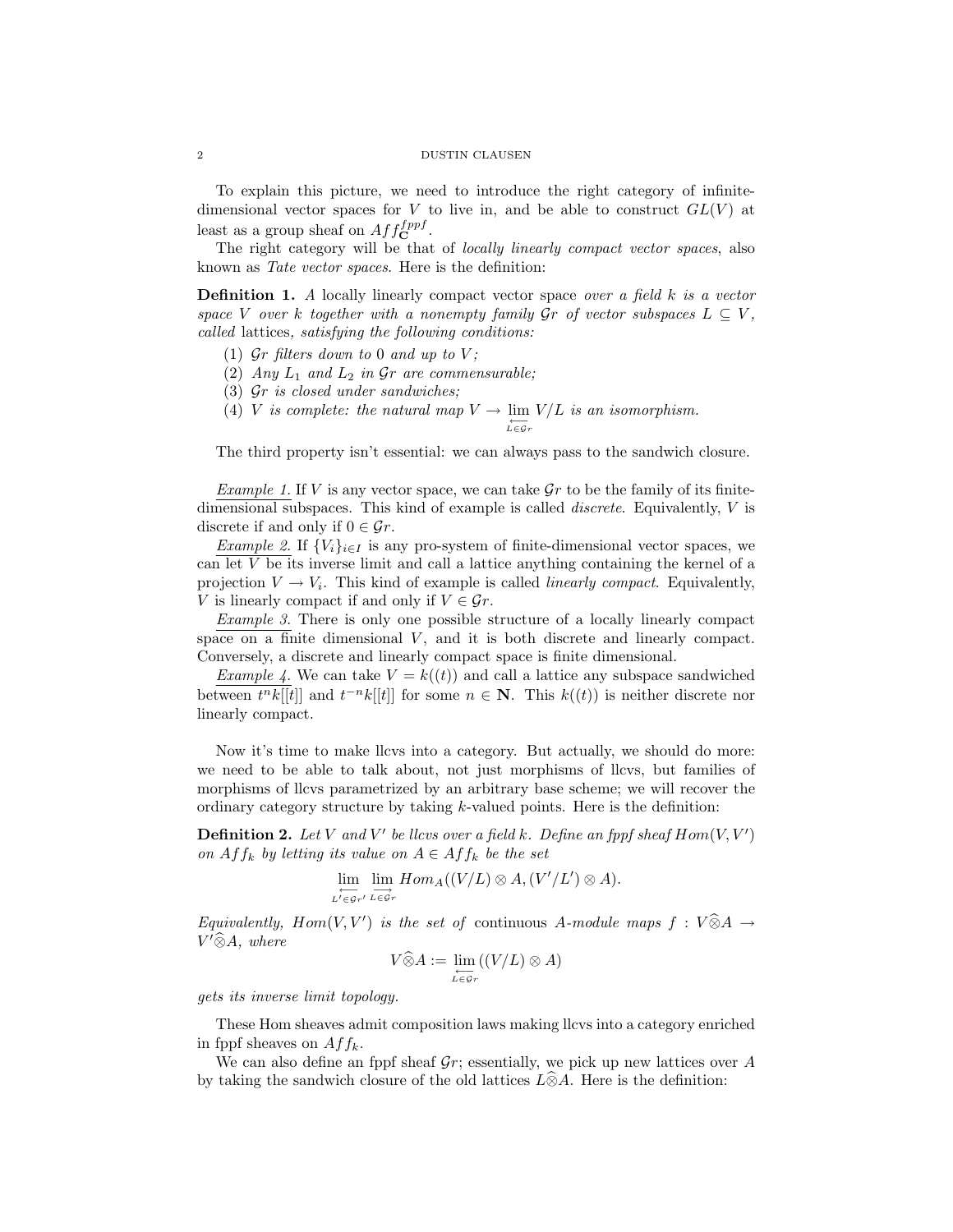**Definition 3.** Let V be a llcvs over k. Define an fppf sheaf  $\mathcal{G}_T$  on  $Aff_k$  by letting its value on  $A \in Aff_k$  be defined by

$$
\mathcal{G}r(A) := \lim_{L_0 \subseteq L_1} Summ((L_1/L_0) \otimes A),
$$

where for an A-module M we let  $Summ(M)$  denote the set of summands of M.

Equivalently  $\mathcal{G}r(A)$  is the set of co-flat submodules N of  $V\widehat{\otimes}A$  for which there exists a lattice L such that  $L\widehat{\otimes}A \subseteq N$  with  $N/(L\widehat{\otimes}A)$  finitely presented.

Henceforth Gr will refer to the sheaf and  $\mathcal{G}_r(k)$  will be the original set of lattices in V. With this definition we have that if  $L \subseteq L'$  are lattices in  $\mathcal{G}_r(A)$  then  $L'/L$ is finitely-presented flat (the in-families analog of finite-dimensional), and that any two  $L_1, L_2 \in \mathcal{G}r(A)$  are commensurate in a similar sense.

The reason for introducing this Grassmannian sheaf  $\mathcal{G}_r$  instead of just working with the lattices  $\widehat{L} \widehat{\otimes} A$  is that  $\mathcal{G}r$  is functorial: it carries a natural action of the group sheaf  $GL(V) := Isom(V, V)$ . This fact will be crucial for the proof of the following fundamental proposition:

**Proposition 1.** Let V be a llcvs. Then there is a canonical homomorphism of group stacks

$$
det: GL(V) \to B\mathbb{G}_m.
$$

Let me explain the statement a little bit.  $\mathbb{G}_m$  is an abelian group sheaf; this means that the multiplication map  $\mathbb{G}_m \times \mathbb{G}_m \to \mathbb{G}_m$  is actually a group homomorphism, and so we can apply B to it to get  $B\mathbb{G}_m \times B\mathbb{G}_m \simeq B(\mathbb{G}_m \times \mathbb{G}_m) \to B(\mathbb{G}_m)$ . This then gives a "commutative group stack" structure on  $B\mathbb{G}_m$ , that is, it makes each  $B\mathbb{G}_m(A)$  a symmetric monoidal groupoid and each pullback a symmetric monoidal functor. In familiar terms, this symmetric monoidal structure is just given by tensor product of line bundles, or, even more explicitly, by multiplying transition functions.

Then what we are requiring of det is that it be a monoidal functor on each A-valued point, compatible with pullbacks (where  $GL(V)$  is a discrete monoidal stack). Note that this is more *data* than just an ordinary map of stacks  $GL(V) \rightarrow$  $B\mathbb{G}_m$ , since there are isomorphisms to be specified proving that our functor is monoidal (namely, the  $det(gg') \simeq det(g) \otimes det(g')$ ). In fact, while a map of stacks  $G \to B\mathbb{G}_m$  just corresponds to a  $\mathbb{G}_m$ -bundle on G, a map of group stacks  $G \to B\mathbb{G}_m$ corresponds to giving a group law on that  $\mathbb{G}_m$ -bundle, compatibly with the one on G and the action of  $\mathbb{G}_m$ . More precisely,

Exercise 1. Let G be a group sheaf and E an abelian group sheaf. Show that taking the kernel gives rise to an equivalence between homomorphisms  $G \rightarrow BE$ and central extensions  $E \to G' \to G$  of G by E.

So, in fact, Proposition 1 will give us a canonical central extension  $GL(V)'$  of  $GL(V)$  by  $\mathbb{G}_m$ , as we were shooting for.

Now let's actually prove Proposition 1. Here is the idea: just as the ordinary determinant map  $GL(V) \to \mathbb{G}_m$  (for V finite-dimensional) is perhaps best seen as a consequence of the existence of a canonical  $\mathbb{G}_m$ -torsor attached to any V (namely the top exterior power), our  $det: GL(V) \to B\mathbb{G}_m$  will be explained by the fact that any llcvs has a canonical  $B\mathbb{G}_m$ -torsor attached to it. Then the required det will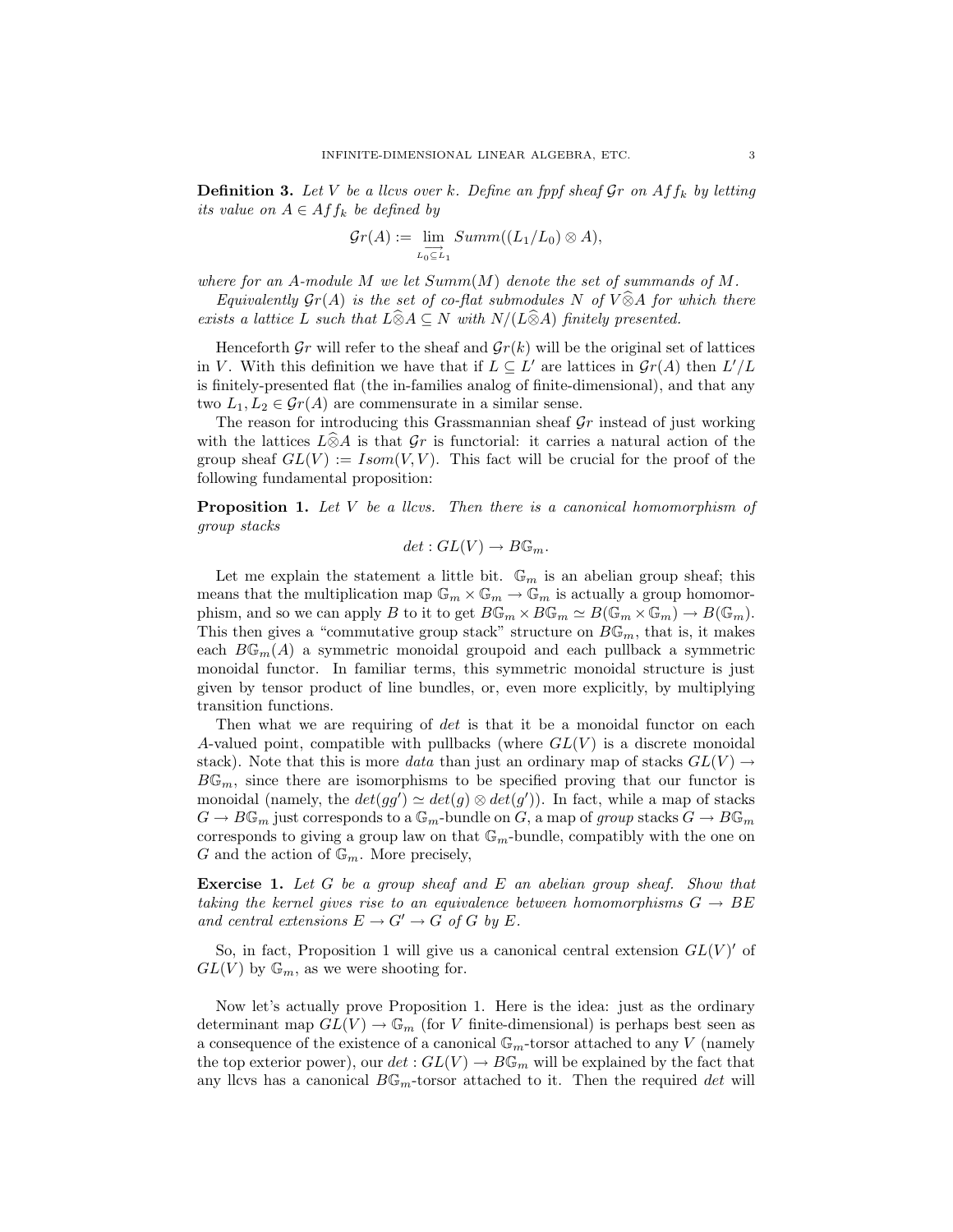come from functoriality: since  $B\mathbb{G}_m$  is abelian, the automorphisms of any  $B\mathbb{G}_m$ torsor are canonically identified with  $B\mathbb{G}_m$  itself (acting via the structural action of the torsor).

The reason we get a  $B\mathbb{G}_m$ -torsor out of V is basically the following: we can "subtract" two lattices  $L \subseteq L'$  in  $\mathcal{G}_r(A)$  and get a line bundle on A, namely  $\Lambda^{top}(L'/L) =: d(L'/L)$ , and this operation comes with a canonical identification  $d(L''/L') \otimes d(L'/L) \simeq d(L''/L)$  when  $L \subseteq L' \subseteq L''$ .<sup>1</sup> Formally, though, we proceed as follows:

**Definition 4.** Let V be a llcvs. Define an fppf sheaf (of groupoids) on  $Aff_k$ , the determinant torsor  $D(V)$ , by having its sections on A be maps of sheaves d:  $\mathcal{G}r|_A \to B\mathbb{G}_m|_A$  together with, for all B over A and  $L \subseteq L' \in \mathcal{G}r(B)$ , isomorphisms  $d(L) \otimes d(L'/L) \simeq d(L')$ , satisfying a compatibility for  $L \subseteq L' \subseteq L''$ .

In this definition it is in fact equivalent to consider just the global sections  $d : \mathcal{G}r(A) \to B\mathbb{G}_m(A)$  and not the whole map of sheaves; this is because, for  $A \rightarrow B$ , the sandwich-closure of the image of  $\mathcal{G}r(A)$  in  $\mathcal{G}r(B)$  is all of  $\mathcal{G}r(B)$ , and so we can uniquely formally extend the definition of d to  $\mathcal{G}r(B)$  using the compatibilities we already have. We will work with this alternate description of  $D(V)(A)$  because it lets us carry less baggage around, but one should remember the original definition to see the presheaf structure.

Now,  $D(V)$  was called the determinant torsor, so we should say why it's a torsor. Well, there is a pointwise action of  $B\mathbb{G}_m$  on  $D(V)$ , and actually I claim that it makes  $D(V)$  into a trivial torsor, a trivialization being determined by choosing a lattice. Indeed, given a lattice L, we have a map  $D(V) \to B\mathbb{G}_m$  given by evaluation at L; it is clearly  $B\mathbb{G}_m$ -equivariant, and one can check that it is both fully faithful and essentially surjective (i.e. that such a  $d$  is uniquely determined by what it does on L) using the fact that any two lattices are commensurate.

So  $D(V)$  is a  $B\mathbb{G}_m$ -torsor, and by functoriality we do get the desired det:  $GL(V) \to Aut(D(V)) \simeq B\mathbb{G}_m$ ; this finishes the proof of Proposition 1.

Note that in the above proof we showed that choosing a lattice in  $V$  gives a trivialization of  $D(V)$ . There is also another way to get a trivialization, by choosing what's called a *co-lattice* in  $V$ . Basically, a co-lattice is just something that's nearly a complementary summand to all lattices:

**Definition 5.** Let V be a llcvs and  $A \in Aff_k$ . A co-lattice in V over A is a flat submodule  $\Gamma \subseteq V \widehat{\otimes} A$  such that for some (equivalently, all sufficiently small)  $L \in \mathcal{G}_r(A)$  we have that  $\Gamma \cap L = 0$  and  $V \widehat{\otimes} A/(\Gamma + L)$  is finitely-presented flat.

Note that co-lattices form a presheaf on  $Aff_k$ , via  $\Gamma \mapsto \Gamma \otimes_A B$ .

Now, why do these guys also trivialize  $D(V)$ ? Well, since  $D(V)$  is a torsor, to trivialize is just to give a section; so the claim is that any co-lattice  $\Gamma$  gives rise to a  $d_{\Gamma}: \mathcal{G}r(A) \to B\mathbb{G}_m(A)$  as in Definition 4. Well, for sufficiently small lattices L we will set

$$
d_{\Gamma}(L) = d(V \widehat{\otimes} A/(\Gamma + L))^{-1}.
$$

This has the right compatibilities for  $L \subseteq L'$ , and one can argue that it then extends uniquely to a  $d_{\Gamma}$  defined for all lattices<sup>2</sup>; instead, however, we will give an alternate

<sup>&</sup>lt;sup>1</sup>these identifications moreover satisfying various natural compatibilities; we should really be working in  $K_{\leq 1}(A)$ ...

<sup>&</sup>lt;sup>2</sup>for symmetry's sake, I'll mention that for all sufficiently large lattices L we'll have  $d_{\Gamma}(L)$  =  $d(\Gamma \cap L)$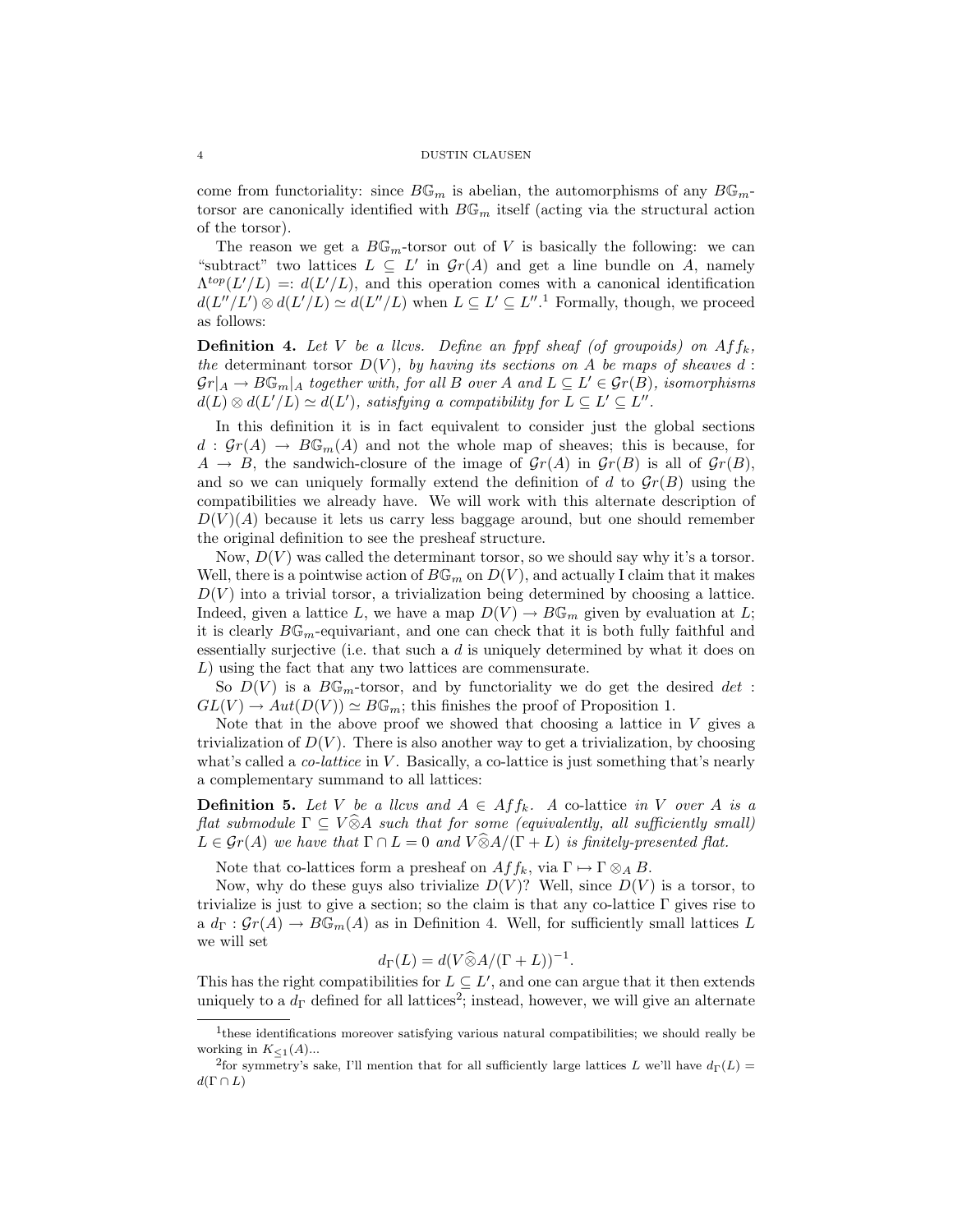formula which works for every lattice L, namely,

$$
d_{\Gamma}(L) = d(\Gamma \to V \widehat{\otimes} A/L).
$$

Here on the right we are taking  $d$  of a complex; what does that mean? Well, to make sense of it requires the complex to be *perfect*<sup>3</sup>. For a perfect complex  $C$ , by  $d(C)$ one means, represent  $C^{\cdot}$  as a bounded complex of finitely-presented flats, then take the alternating tensor power of the terms. This d of a complex is well-defined and is multiplicative in distinguished triangles, with suitable compatibilities (briefly, it factors through  $K_{\leq 1}(Perf(A))$ , where here by  $Perf(A)$  we mean the right kind of enhancement of the triangulated category of perfect complexes...).

We should then explain why  $\Gamma \to V \widehat{\otimes} A/L$  is perfect. Well, certainly if L is sufficiently small it is so, being quasi-isomorphic to just  $V\widehat{\otimes}A/(\Gamma+L)$  sitting in degree 1; then I claim that  $\Gamma \to V \hat{\otimes} A/L$  is perfect for all lattices L if and only if it is so for one lattice  $L$ . Indeed, this follows from the distinguished triangle

$$
(\Gamma \to V \widehat{\otimes} A/L) \to (\Gamma \to V \widehat{\otimes} A/L') \to (V \widehat{\otimes} A/L \to V \widehat{\otimes} A/L') \to
$$

for  $L \subseteq L'$  and the fact that any two lattices are commensurate. (Note that the last term in this triangle is quasi-isomorphic to just  $L'/L$ ).

The last thing we need to explain is why we get the right compatibilities with this extended definition of  $d_{\Gamma}$ . But this also follows from the above distinguished triangle, and the multiplicativity of d in distinguished triangles.

Oh, and another important technical point is that this  $d_{\Gamma}$  commutes with pullbacks; this is what necessitated  $\Gamma$  being flat.

Thus we have explained why co-lattices also trivialize  $D(V)$ . Now, what's the upshot of all of this? Well, the fact that either a lattice or a co-lattice can trivialize  $D(V)$  translates into the following:

**Claim 1.** Let V be a llcvs and  $A \in Aff_k$ . If  $V_0$  is either a lattice or a co-lattice in V over A, then the homomorphism  $det: GL(V) \to B\mathbb{G}_m$  admits, over A, a canonical trivialization when restricted to  $GL(V; V_0)$ , the subgroup sheaf of automorphisms g satisfying  $gV_0 = V_0$ .

Now let's apply this stuff to get our action.

The action. From now on, for simplicity of notation I won't write as if I'm working over arbitrary A, even though subtextually I am. Recall  $x \in X$  our pointed curve, and let  $n \in \mathbb{N}$ . The important llcvs for us will be  $V := \widehat{K}_x^{\oplus n}$ , where we call each  $L_m := \{f \in V \mid \text{the pole orders of } f \text{ are no worse than } m\}$  a lattice, and then take the sandwich closure (c.f. Example 4). For instance,  $L := L_0 = \widehat{\mathcal{O}_x}^{\oplus n}$  is a canonical lattice. But moreover, any  $\mathcal{E} \in Bun_{n,x}(X)$  (viewed as a vector bundle of rank n with formal trivialization at x) gives rise to a co-lattice in  $V$ , namely  $\Gamma := \Gamma(X \setminus x, \mathcal{E})$ , mapping in via

$$
\Gamma(X \setminus x, \mathcal{E}) \hookrightarrow \Gamma(\widehat{\mathcal{K}_x}, \mathcal{E}) \simeq V,
$$

the last isomorphism coming from the formal trivialization at  $x$ .

<sup>3</sup> i.e. to satisfy any of the following equivalent conditions: 1. To be quasi-isomorphic to a bounded complex of finitely-presented flat modules; 2. To be in the smallest triangulated subcategory of  $D(A)$  containing A and closed under shifts and retracts; 3. To be dualizable in the tensor structure on  $D(A)$ ; 4. To be a compact object of  $D(A)$ .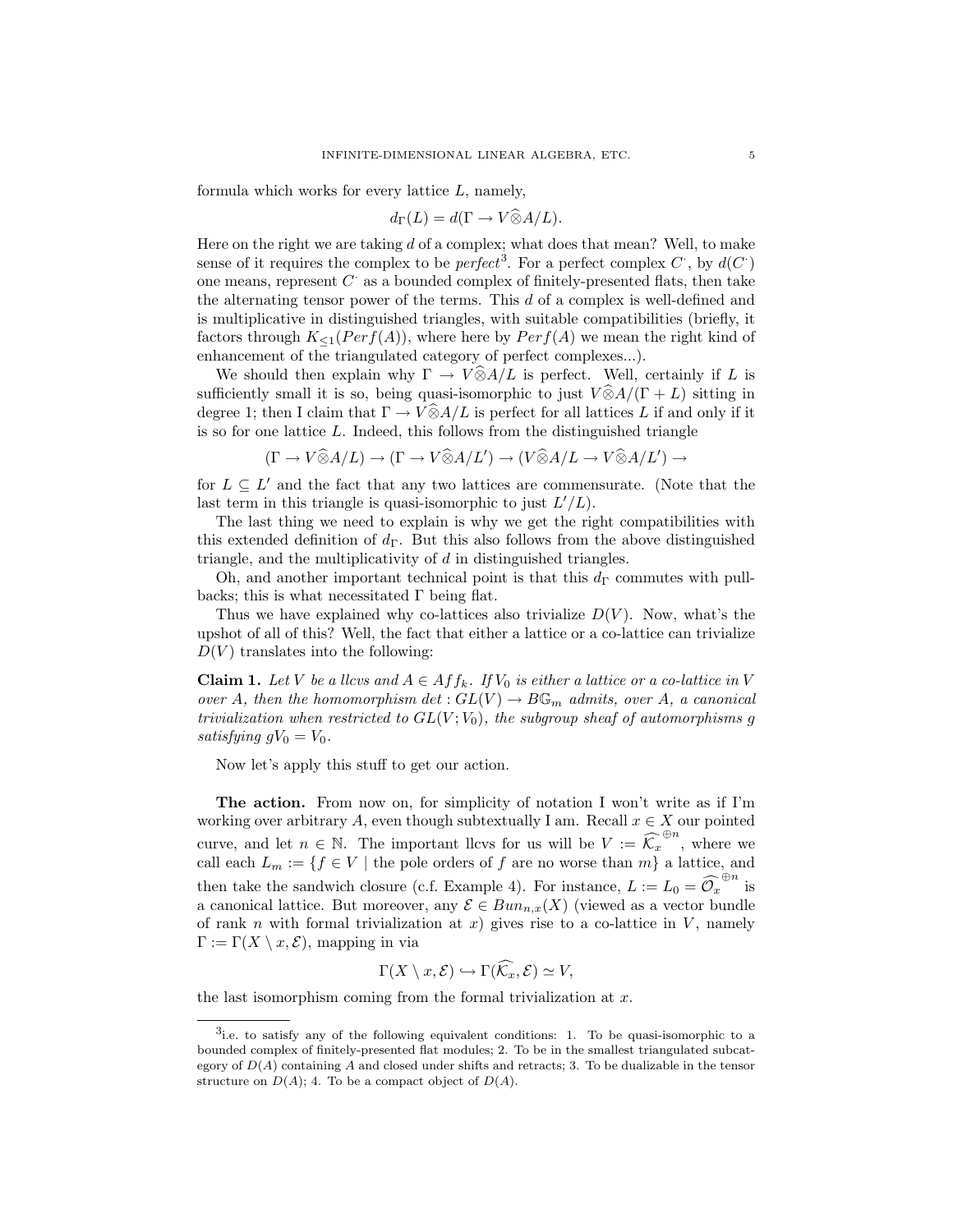#### 6 DUSTIN CLAUSEN

Why is this a co-lattice? Well, we need to find a lattice L for which  $\Gamma \cap L = 0$ and  $V/(L+\Gamma)$  is finite-dimensional, but let me leave that aside for the moment, and calculate what  $d_{\Gamma}(L)$  would be if Γ were a co-lattice. For this I ought to identify the complex  $\Gamma \to V/L$ ; and indeed I claim that it is simply  $R\Gamma(\mathcal{E})$ , the total cohomology complex of E. To check this, let  $j : X \ \ x \to X$  be the open inclusion and  $i : \hat{x} \to X$ the inclusion of the formal neighborhood of  $x$  in  $X$ , and consider the short exact sequence of quasi-coherent sheaves on X

$$
0 \to \mathcal{E} \to j_*j^*\mathcal{E} \to i_*(V/L) \to 0
$$

(regular functions go to functions with pole at  $x$  go to "what pole was that, exactly?"), the map  $j_*j^*\mathcal{E} \to i_*(V/L)$  being explained just like the inclusion  $\Gamma \subseteq V$ above. Since  $j$  is both flat and affine and  $i$  is affine, we can also read this as a distinguished triangle (with all the operations being derived); then taking RΓ and using the fact that  $X \setminus x$  and  $\hat{x}$  are affine we find a distinguished triangle

$$
R\Gamma(\mathcal{E}) \to \Gamma(X \setminus x; \mathcal{E}) \to V/L \to,
$$

the last two complexes just sitting in degree zero; this proves the claim.

Now, what happens here if use an element  $g \in GL_n(\mathcal{K}_x)$  to change the gluing data of  $\mathcal E$  in the puncured disk at  $x$ ? All that changes in the above is that the colattice  $\Gamma$  gets replaced by  $g^{-1}\Gamma$ ; therefore, we find quasi-isomorphisms of complexes

$$
(\Gamma_{\mathcal{E}} \to V/gL) \simeq (g^{-1}\Gamma_{\mathcal{E}} \to V/L) \simeq (\Gamma_{g\mathcal{E}} \to V/L) \simeq R\Gamma(g\mathcal{E}).
$$

Here we can draw two consequences: first of all,  $\Gamma$  is indeed a co-lattice (and hence all of these complexes are perfect): choosing q to be multiplication by a sufficiently high power  $m$  of a uniformizer at  $x$  and looking at cohomology in the above complexes, we find  $\Gamma \cap gL \simeq H^0(X; g\mathcal{E}) = H^0(X; \mathcal{E}(-m)) = 0$  by Serre vanishing, and then similarly  $V/(\Gamma + gL) \simeq H^1(X; \mathcal{E}(-m))$  will be finitely-presented flat by cohomology and base-change, as required. But secondly, taking determinants on both sides of this quasi-isomorphism we find  $d_{\Gamma}(qL) \simeq dR\Gamma(qE)$ ; on the other hand, though,  $d_{\Gamma}(gL) \simeq det(g) \otimes d_{\Gamma}(L) \simeq det(g) \otimes d_{\Gamma}(\mathcal{E})$  by definition of det, and hence we find (and here is the fundamental isomorphism)

$$
dR\Gamma(g\mathcal{E}) \simeq det(g) \otimes dR\Gamma(\mathcal{E}),
$$

with compatibilities when  $g$  and  $g'$  multiply and under pullback.

Now, what does this mean in terms of our central extension  $GL_n(\widehat{\mathcal{K}_x})'$ , which, recall, formally came from the  $det: GL_n(\widehat{k_x}) \to B\mathbb{G}_m$  which appears in the above formula? Well, it precisely means that  $GL_n(\widehat{K}_x)'$  acts on the determinant line bundle dRΓ on  $Bun_{n,x}$  defined by

$$
(\mathcal{E},triv_x)\mapsto d(R\Gamma(\mathcal{E})).
$$

Note that the trivialization does not enter into the definition here, so actually  $dR\Gamma$ is pulled back from just  $Bun_n$ ; we'll also give it the same name there.

Here we can remark the necessity of working with perfect complexes instead of just sheaves: the individual cohomology sheaves  $H^0(\mathcal{E})$  and  $H^1(\mathcal{E})$  are not necessarily finitely-presented flat, since their ranks can jump in families. It is only the object  $R\Gamma(\mathcal{E})$  that behaves like a real family over  $Spec(A)$  (formally, it is compatible with the formation of pullbacks), and which we can legitimately take  $d$  of.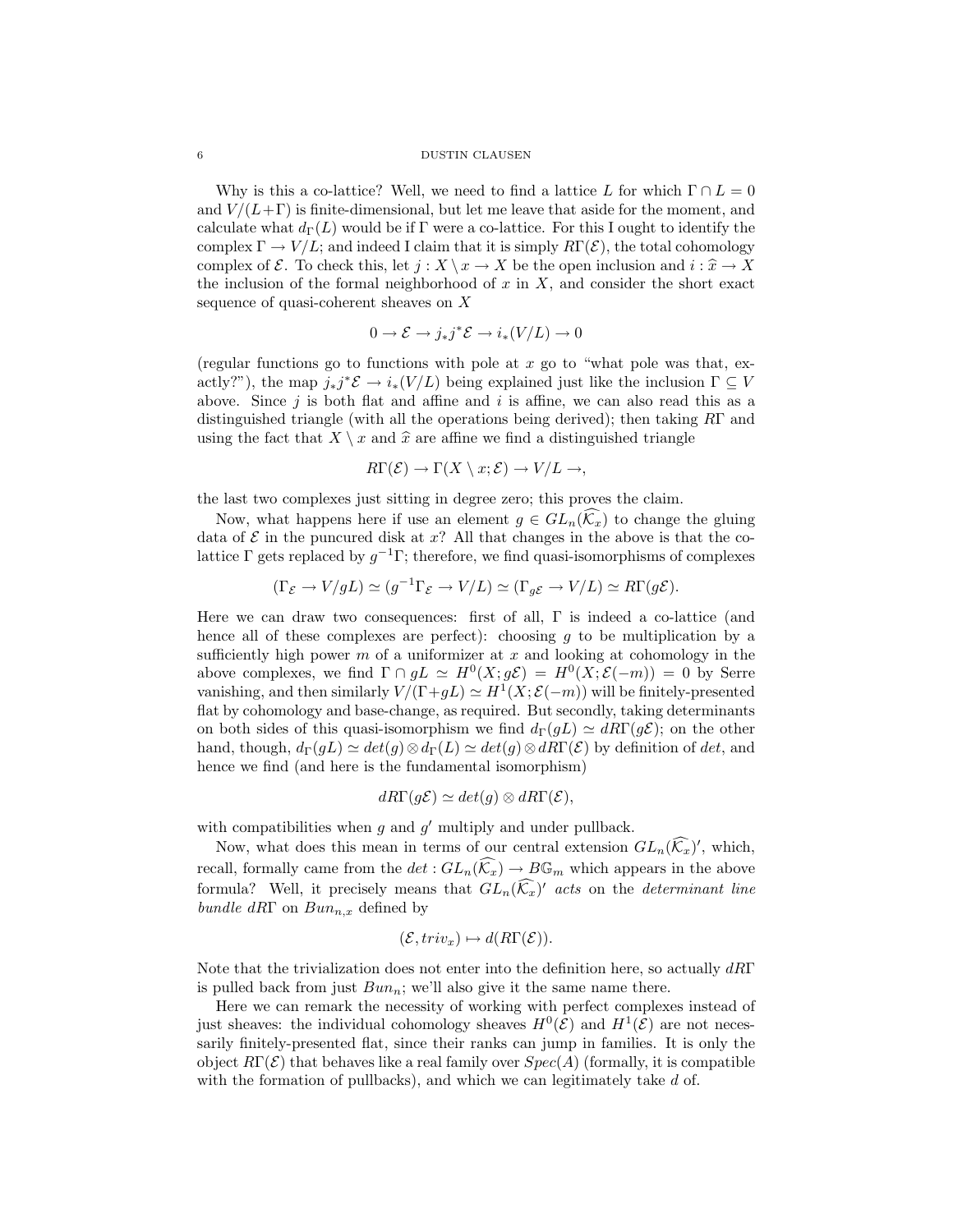So we have some kind of action of a central extension on a line bundle, namely  $GL_n(\widehat{K}_x)$  acts on dRΓ over the space  $Bun_{n,x}$ . Now, though, let's bring our reductive group  $G$  into play. We have the adjoint map

$$
G \to GL(\mathfrak{g}),
$$

which induces maps  $Bun_G \to Bun_{GL(\mathfrak{g})}$  and  $Bun_{G,x} \to Bun_{GL(\mathfrak{g}),x}$ , as well as  $G(\widehat{k_x}) \to GL(\mathfrak{g})(\widehat{k_x})$ , all of these being compatible in the evident sense; therefore we can pull back our action of  $GL(\mathfrak{g})(\widehat{k}_x)$  on  $Bun_{GL(\mathfrak{g}),x}$  along these maps, and we obtain the following:

**Proposition 2.** Let  $x \in X$  be our pointed curve and G our reductive group. Let  $\mathcal{L}$ denote the line bundle on  $Bun_{G,x}(X)$  defined by  $(\mathcal{P}, triv_x) \mapsto d(R\Gamma(X; \mathcal{P} \times^G \mathfrak{g})),$ and let  $\widetilde{G(\mathcal{K}_x)} \to G(\widehat{\mathcal{K}_x})$  denote the pullback of the  $\mathbb{G}_m$ -extension  $GL(\mathfrak{g} \otimes \widehat{\mathcal{K}_x})' \to$  $GL(\mathfrak{g}\otimes\widehat{\mathcal{K}}_x)$  (gotten from the determinant homomorphism of Proposition 1) along the adjoint action.

Then there is a canonical extension of the action of  $G(\widehat{K}_x)$  on  $Bun_{G,x}$  to an action of  $\widetilde{G(\mathcal{K}_x)}$  on  $\mathcal{L}$ , for which the central  $\mathbb{G}_m$  acts as it should.

Note that  $\mathcal L$  is actually pulled back from a bundle  $\omega$  on  $Bun_G$ ; in fact,  $\omega$  is nothing but the canonical bundle of  $Bun_G$ , that is, the determinant of the cotangent complex of  $Bun_G$ .

More explicitly. So we have our action of  $\widetilde{G}(\widetilde{K_x})$  on the line bundle  $\mathcal L$  on  $Bun_{G,x}$ . Now, we can call  $\widetilde{\mathfrak{g}\otimes\mathcal{K}_x}$  the Lie algebra of  $\widetilde{G(\mathcal{K}_x)}$ ; it is a central extension of  $\mathfrak{g} \otimes \widehat{\mathcal{K}_x}$  by the one-dimensional Lie algebra. What we're actually going to be concerned with is not so much the action of the group  $G(\mathcal{K}_x)$  on  $\mathcal{L}$ , but the induced map from the universal enveloping algebra of  $\mathfrak{g} \otimes \mathcal{K}_x$  to  $Diff(\mathcal{L},\mathcal{L})$ . Therefore it behooves us, at least morally, to get a more explicit description of this Lie algebra extension.

And in fact this can be done:

**Proposition 3.**  $\widetilde{\mathfrak{g}\otimes K_x}$  is a Kac-Moody extension of  $\mathfrak{g}\otimes\widehat{K_x}$ : it carries a canonical splitting (as vector spaces) for which the corresponding 2-cocycle is

$$
(X \otimes f, Y \otimes g) \mapsto \langle X, Y \rangle \cdot res(fdg),
$$

where the pairing on the right is the Killing form.

To make this calculation we first retreat back to the generality of an arbitrary llcvs V and try to understand the central extension of Lie algebras  $\mathfrak{gl}(V)' \to \mathfrak{gl}(V)$ induced by  $GL(V)' \to GL(V)$ . The first thing to say is that, as expected,  $\mathfrak{gl}(V)$ identifies with  $End(V)(k)$ , and is a Lie algebra in llcvs; this is the context we'll be working in from now on.

Now, if we let  $\mathfrak{gl}(V)^{\ell}$  (resp.  $\mathfrak{gl}(V)^{\gamma}$ ) denote the subset of  $\mathfrak{gl}(V)$  consisting of operators whose image is contained in a lattice (resp. a co-lattice), we see that our central extension  $\mathfrak{gl}(V)' \to \mathfrak{gl}(V)$  is canonically trivialized on both  $\mathfrak{gl}(V)^{\ell}$  and  $\mathfrak{gl}(V)^{\gamma}$ : indeed, if for instance  $X \in \mathfrak{gl}(V)^{\ell}$  has image contained in L, then  $X \in Lie(GL(V;L)),$ and one sees that the image of X in  $Lie(GL(V)')$  under the canonical trivializing section  $GL(V;L) \to GL(V)'$  is independent of L.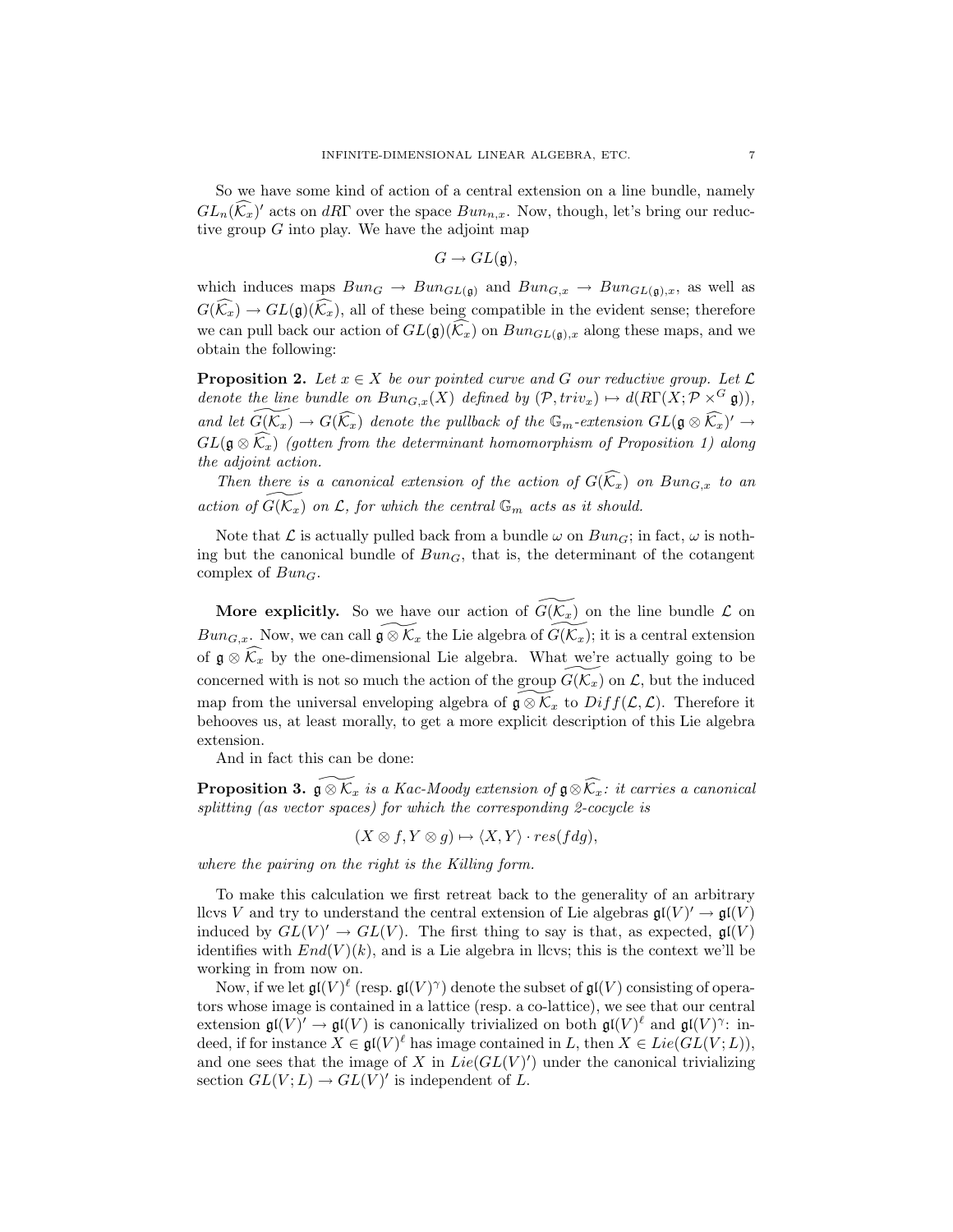### 8 DUSTIN CLAUSEN

To get mileage from these two trivializations we should assume that  $V$  admits some decomposition  $V = L \oplus \Gamma$  into a lattice plus a co-lattice<sup>4</sup>; then we will furthermore have  $\mathfrak{gl}(V) = \mathfrak{gl}(V)^{\ell} + \mathfrak{gl}(V)^{\gamma}$ , and so the k-central extension  $\mathfrak{gl}(V)' \to \mathfrak{gl}(V)$ is uniquely determined by the two above canonical trivializations together with the "gluing datum"  $\mathfrak{gl}(V)^{\ell} \cap \mathfrak{gl}(V)^{\gamma} \to k$  which is the difference between them on the intersection.

What is this difference? Well,  $\mathfrak{gl}(V)^{\ell} \cap \mathfrak{gl}(V)^{\gamma}$  is just the operators with finitedimensional image, and I claim that the map is just the ordinary trace. Indeed, this is just the derivative of the easy-to-check fact that if  $g \in GL(V;L) \cap GL(V; \Gamma)$ , then the difference between the two canonical trivializations of  $det(g)$  is  $det(g|_{\Gamma \cap L})$ .  $det(g|_{V/(\Gamma+L)})^{-1}$  (here, ordinary determinant of an operator on a finite-dimensional vector space).

Now we should use this information to calculate a 2-cocycle. Let  $V = \widehat{\mathcal{K}}_x^{\oplus n}$ as above, and choose a uniformizer t to get a decomposition  $V = L \oplus \Gamma$ , where  $L = \widehat{Q_x}^{\oplus n}$  and  $\Gamma$  consists of Laurent tails. Then we can decompose  $\mathfrak{gl}(V) =$  $\mathfrak{gl}(V)^L\oplus\mathfrak{gl}(V)^\Gamma$  where  $\mathfrak{gl}(V)^W$  denotes the operators with image contained in W, and the canonical splittings of  $\mathfrak{gl}(V)' \to \mathfrak{gl}(V)$  on  $\mathfrak{gl}(V)^L$  and  $\mathfrak{gl}(V)^{\Gamma}$  combine to split  $\mathfrak{gl}(V)' \to \mathfrak{gl}(V)$  itself as a map of vector spaces; furthermore, the above considerations imply that the corresponding 2-cocycle is given by

$$
(X, Y) \mapsto tr([A^L, B^L] - [A, B]^L),
$$

where by  $A^L$  we mean the projection of A to  $\mathfrak{gl}(V)^L$ , etc.

It is not difficult to calculate the above expression when we pull back to  $\mathfrak{gl}_n \otimes \widehat{\mathcal{K}_x}$ : we find that there the 2-cocycle is given by

$$
(X \otimes f, Y \otimes g) \mapsto tr(XY) \cdot res(fdg),
$$

where, recall,  $res(fdg)$  stands for the coefficient of  $t^{-1}$  in  $f(t)g'(t)$ . Under the adjoint action, this pulls back to the statement of Proposition 3, moduli the claim of canonicity; but the canonicity follows from the fact that the adjoint action factors through  $\mathfrak{sl}_n$ , where the splitting giving the cocycle is automatically unique because  $\mathfrak{sl}_n$  is perfect, and hence has no characters.

Fun stuff with llcvs and curves. Above we shot straight for the action of  $G(\mathcal{K}_x)$  on  $\mathcal{L};$  but if we linger a little bit along the way, we come across some fun stuff. N.B. As far as I know what follows has no real bearing on the rest of the seminar.

Firstly, above we singled out a point  $x \in X$ ; it'd be much better not to make such a choice. Actually we should also let ourselves have finitely many points in play, because we can't always trivialize a bundle over  $X \setminus x$ . The canonical llcvs to consider when we allow ourselves to select finitely many points of X for consideration is the llcvs of adeles:

**Definition 6.** Let X be our curve. For a finite subset  $S \subseteq X$ , define the vector space of partial adeles

$$
\widehat{\mathcal{A}}_S := \prod_{x \in S} \widehat{\mathcal{K}}_x \times \prod_{x \notin S} \widehat{\mathcal{O}}_x,
$$

<sup>4</sup>This is no assumption under the axiom of choice; one simply splits off a lattice. In practice, though, we'll get such a splitting by choosing a uniformizer at  $x$ , so we don't need this abstract existence argument.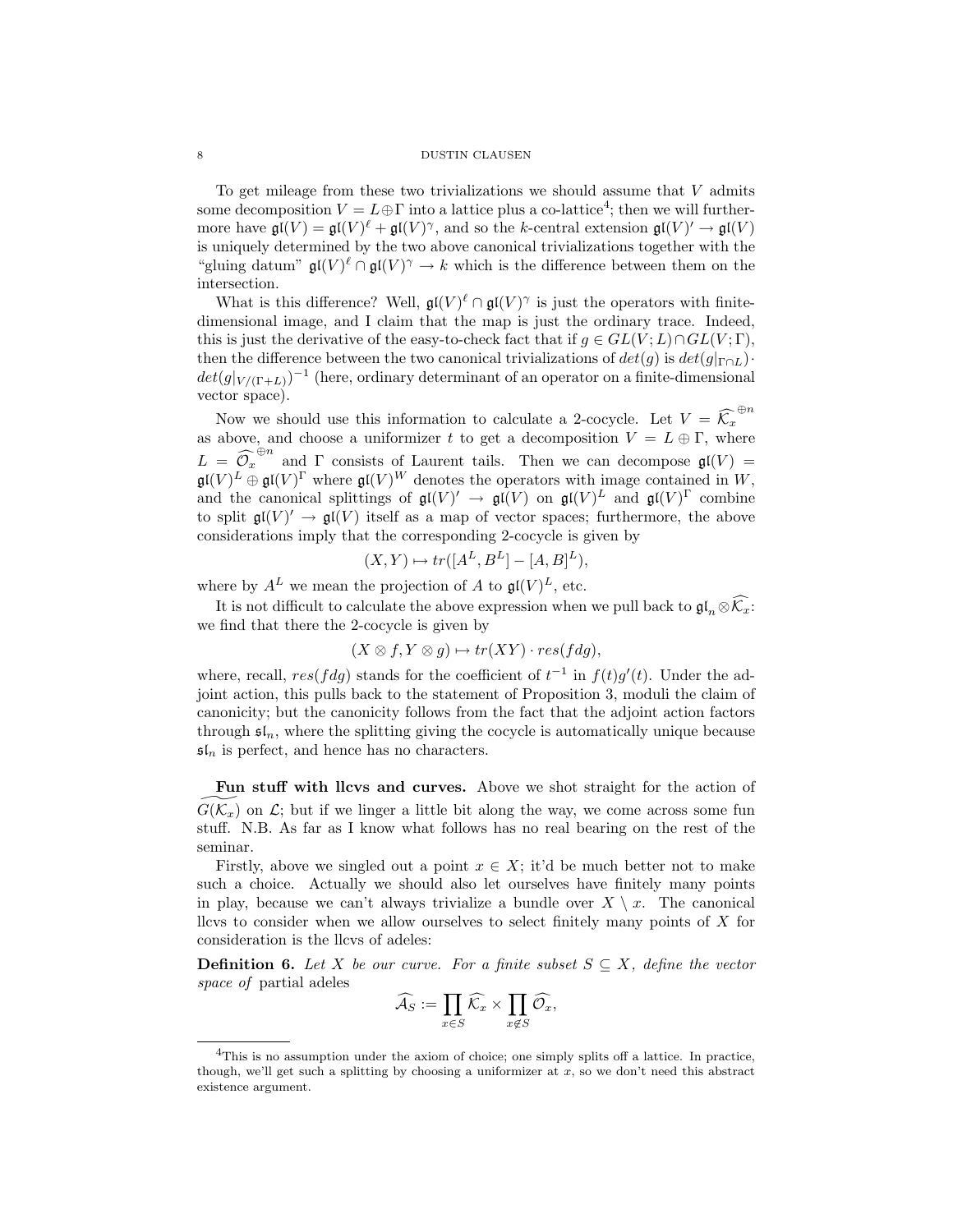and the llcvs of adeles

$$
\widehat{\mathcal{A}} := \lim_{\substack{\longrightarrow \\ S}} \widehat{\mathcal{A}}_S,
$$

where we make each  $\prod_{x \in S} L_n \times \prod_{x \notin S} \hat{\mathcal{O}}_x$  (as S and n vary) a lattice. For an  $f \in \mathcal{A}$ , we denote by  $f_x \in \widehat{\mathcal{K}_x}$  its  $x^{th}$  component.

Now, as always we have our determinant map  $det: GL(\widehat{\mathcal{A}}^{\oplus n}) \to B\mathbb{G}_m$ , and we can pull it back to  $GL_n(\widehat{\mathcal{A}})\to B\mathbb{G}_m$ . The first claim is then that for  $f\in GL_n(\widehat{\mathcal{A}})$ , we have a canonical identification

$$
det(f) \simeq \otimes_{x \in X} det(f_x).
$$

Now, this will be true and trivial as long as we can say what we mean in the right way. The infinite tensor product makes sense because  $f_x \in GL_n(\overline{\mathcal{O}_x})$  for almost all x, and so  $det(f_x)$  is canonically trivialized. But there's still an issue, which is how to make sure that the ordering of the tensor product canonically doesn't matter.

And indeed this is a real issue: as we've set it up, we can only get an isomorphism which is canonical up to sign. The problem is basically that if you have  $V = V_1 \oplus V_2$ (finite-dimensional here), then the identification  $d(V) \simeq d(V_1) \otimes d(V_2)$  depends on which order we consider  $V_1$  and  $V_2$  in. To fix this, we need to remember at least the  $\mathbb{Z}/2$ -graded dimension of our line bundles and to use the  $\mathbb{Z}/2$ -graded sign rule in our symmetric monoidal structure. But actually we might as well remember the whole Z-graded dimension of our line bundles, since the formalism will still work out with that extra information.

So here's the deal: instead of the symmetric monoidal stack  $B\mathbb{G}_m$  of ordinary lines, from now on we'll consider the symmetric monoidal stack  $B\mathbb{G}_m^{gr}$  of graded *lines*: its value over  $A \in Aff_k$  is the groupoid of pairs  $(\mathcal{L}, n)$  where  $\mathcal L$  is a line bundle on  $Spec(A)$  and n is a locally constant function on  $Spec(A)$  with values in Z, and the symmetric monoidal structure incorporates the sign rule. Given a finitely-presented flat module M (or a perfect compex...), we redefine  $d(M)$  as an element of  $B\mathbb{G}_m^{gr}$  by  $d(M) = (\Lambda^{top}M, rk(M))$ ; we still have all the compatibilities, and so we get a canonical group homomorphism

$$
det: GL(V) \to B\mathbb{G}_m^{gr}
$$

for any llcvs V. Note that there are canonical maps  $B\mathbb{G}_m^{gr} \to \mathbb{Z}$  and  $B\mathbb{G}_m^{gr} \to \mathbb{G}_m$ ; the former is symmetric monoidal, but the latter is merely monoidal.

Then we do have the canonical isomorphism  $det(f) \simeq \otimes_{x \in X} det(f_x)$  in  $B\mathbb{G}_m^{gr}$ . The next claim is that  $k(X)^{\oplus n}$  is a co-lattice in  $\widehat{\mathcal{A}}^{\oplus n}$ ; this is checked as before, with a little cohomology argument. This implies that  $det: GL_n(\widehat{A}) \to B\mathbb{G}_m^{gr}$  is canonically trivialized when restricted to  $GL_n(k(X))$ . Similarly det is canonically trivialized on  $GL_n(\prod_{x\in X}\mathcal{O}_x)$ ; hence it descends to give a graded line

$$
Bun_n \simeq GL_n(k(X))\backslash GL_n(\widehat{A})/GL_n(\prod_{x\in X}\widehat{\mathcal{O}_x}) \to B\mathbb{G}_m^{gr}.
$$

What is this graded line? Well, a first guess would be that it's just the (graded) determinant of the cohomology. But this can't be, because  $det(id)$  is trivial and so our graded line is trivial on  $\mathcal{O}^{\oplus n}$ . But it's the next best thing: one can easily check as before that it just sends

$$
\mathcal{E} \mapsto d(R\Gamma(\mathcal{E})) \otimes d(R\Gamma(\mathcal{O}^{\oplus n}))^{-1}.
$$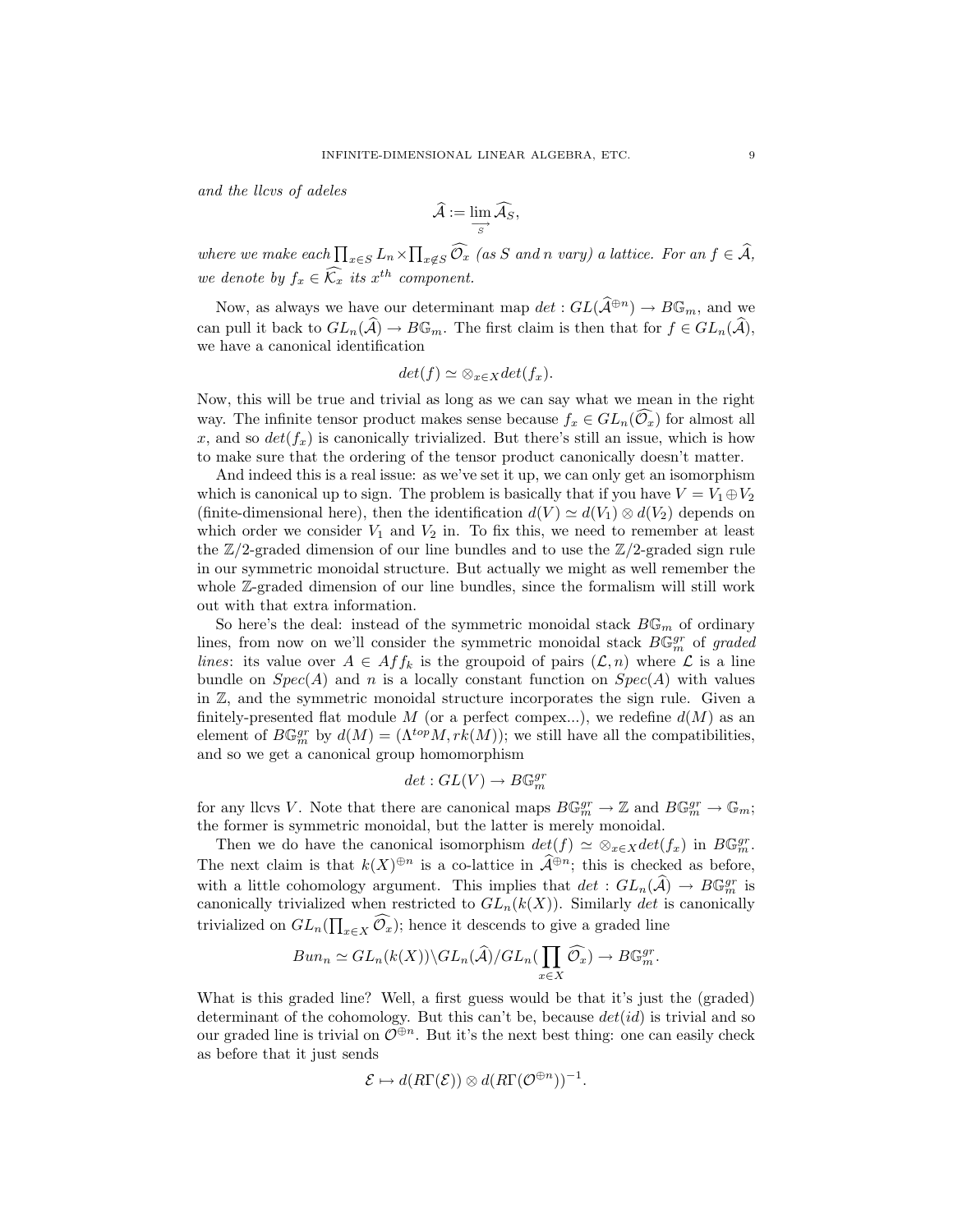#### 10 DUSTIN CLAUSEN

This formula tells us a way of computing the right-hand side purely locally: given a vector bundle  $\mathcal E$  of rank n, we first trivialize it over  $k(X)$  and formally trivialize it at every  $x \in X$ ; then the difference between  $\mathcal E$  and  $\mathcal O^{\oplus n}$  is given by a "transition" function"  $g \in GL_n(\widehat{A})$ , and we just take the determinant of g, a process which can be done locally by the above product formula.

Even for  $n = 1$ , this tells us a lot: it has three very classical consequences: the Riemann-Roch formula, Weil's reciprocity law, and the sum of residues formula. Let's see why.

The Riemann-Roch formula comes about when we forget about the line bundle part of  $B\mathbb{G}_m^{gr}$  and just remember the dimension: then we have  $det(g_x) = ord_x(g_x)$ , and so

$$
det(g) = \sum_{x \in X} ord_x g_x;
$$

then the fact that this is trivial on  $GL_1(k(X))$  is just the fact that the zeros minus the poles of a rational function is trivial; and the above "line bundle" is just  $\mathcal{L} \mapsto$  $\chi(\mathcal{L}) - \chi(\mathcal{O})$ , and the above calculation gives the Riemann-Roch formula

$$
\chi(\mathcal{L}) - \chi(\mathcal{O}) = deg(\mathcal{L}),
$$

since the degree of a line bundle is just the zeros minus poles of any rational trivialization.

To deduce Weil Reciprocity, we need to remember the graded lines. Here's how it goes: the determinant map  $det: GL_1(\widehat{\mathcal{K}_x}) \to B\mathbb{G}_m^{gr}$  is, recall, a monoidal functor on k-valued points; however, both the source and target are in fact symmetric monoidal, so one can ask what the obstruction is to *det* being symmetric monoidal.

Here is the setup: let  $\mathcal C$  and  $\mathcal D$  be symmetric monoidal groupoids, and  $F$ :  $\mathcal{C} \rightarrow \mathcal{D}$  a monoidal functor between them. Recall that a symmetric monoidal groupoid has exactly three invariants: there is  $\pi_0$ , the abelian group of isomorphism classes of objects;  $\pi_1$ , the abelian group of automorphisms of the unit object (or the automorphisms of the identity functor, or the automorphisms of any object; there are canonical identifications), and finally a "Postnikov invariant"  $k : \pi_0 \otimes \mathbb{Z}/2 \to \pi_1$ connecting them, which sends the isomorphism class of  $X$  to the automorphism of  $X \otimes X$  given by the braiding on our category. For instance, for  $GL_1(\widehat{\mathcal{K}}_x)(k)$  we have  $\pi_0 = \widehat{K}_x^*$  and  $\pi_1 = 0$ , whereas for  $B\mathbb{G}_m^{gr}(k)$  we have  $\pi_0 = \mathbb{Z}$  and  $\pi_1 = k^*$  and  $k(n) = (-1)^n$ .

Now, what is the obstruction to  $F: \mathcal{C} \to \mathcal{D}$  being symmetric monoidal? Well, to be symmetric monoidal means that for any  $X, X' \in \mathcal{C}$ , we have  $F(b_{X,X'}) = b_{FX,FX'}$ , where  $b$  stands for the braiding; so the obstruction is just a pairing

$$
\langle \cdot, \cdot \rangle : \pi_0(\mathcal{C}) \times \pi_0(\mathcal{C}) \to \pi_1(\mathcal{D})
$$

given by  $(X, X') \mapsto F(b_{X, X'}) \circ (b_{FX, FX'})^{-1}$ .

But what properties does  $\langle \cdot, \cdot \rangle$  have? Well, certainly

$$
\langle X, X \rangle = k(FX) - Fk(X);
$$

but I furthermore claim that  $\langle \cdot, \cdot \rangle$  is bilinear and anti-symmetric. To see these facts, it is convenient to make the following construction: given any  $X_1, \ldots, X_n \in$ C and any  $\sigma \in S_n$ , we can let  $\langle X_1, \ldots, X_n; \sigma \rangle \in \pi_1(\mathcal{D})$  measure the difference between applying  $\sigma$  to  $X_1 \otimes \ldots \otimes X_n$  and then applying F, or going the other way around. Then we can see that this extended form is multiplicative in  $\sigma$  and satisfies another multiplicative compatibility (relating different *n*'s) if  $\sigma = \sigma_I \coprod \sigma_J$